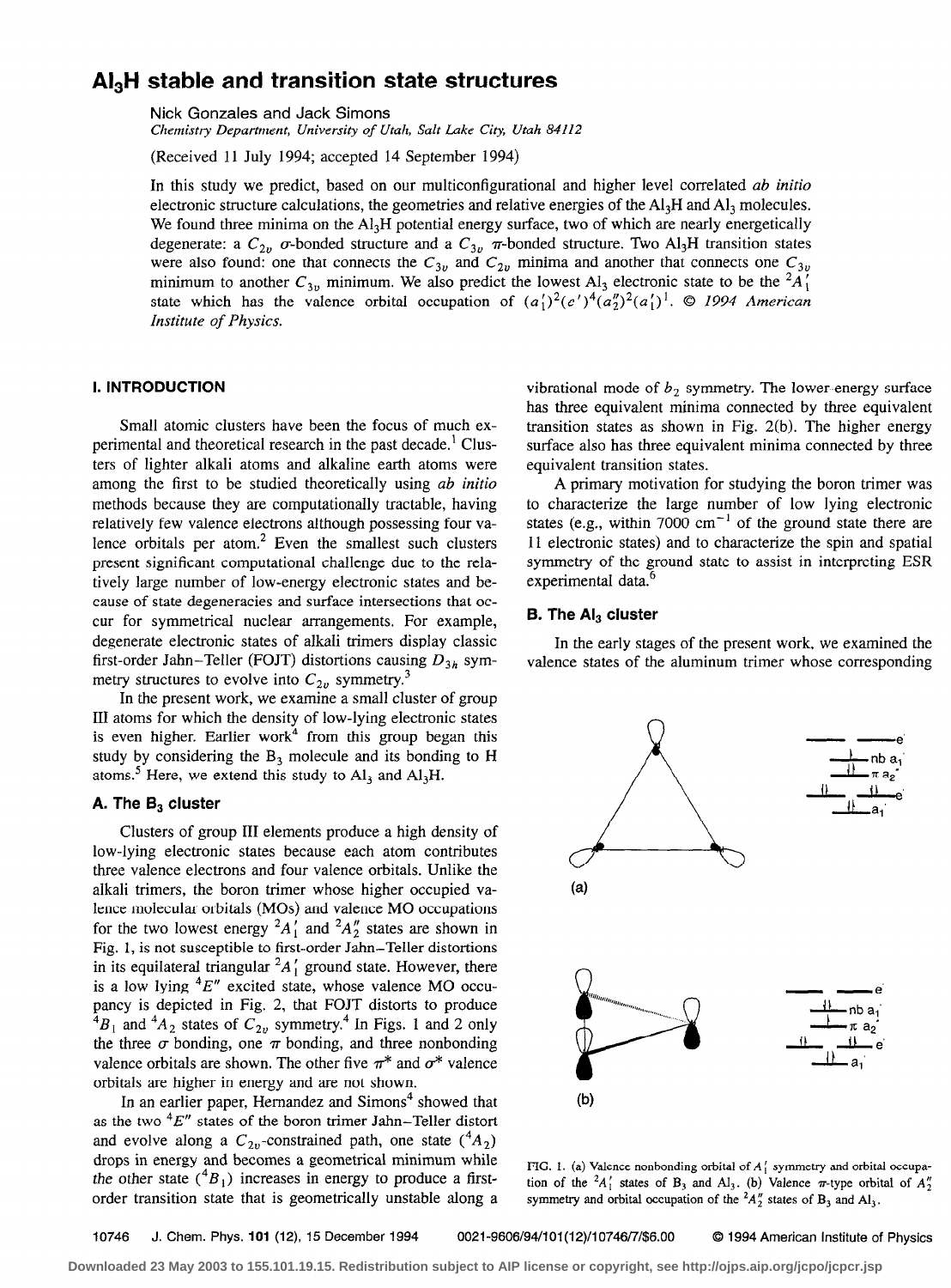

|                        | No. of contracted  |          |          |          |
|------------------------|--------------------|----------|----------|----------|
| Basis                  | basis<br>functions | IP       | EΑ       | 4p       |
| Ahlrichs (Ref. 13)     | 32 <sup>n</sup>    | 131.6    | 1.6      | 77.8     |
| $D-VTZ$ (Ref. 14)      | 27 <sup>a</sup>    | 136.9    | 9.1      | 66.8     |
| HW-ECP (Ref. 12)       | 18 <sup>a</sup>    | 132.8    | 1.4      | 76.4     |
| $6-311+G^*$ (Ref. 15)  | 31                 | 131.8    | 2.5      | 77.5     |
| aug-cc-p VDZ (Ref. 11) | 29                 | 135.5    | 8.7      | 79.0     |
| Experiment             |                    | 138.0    | 10.6     | 83.0     |
|                        |                    | (Ref.18) | (Ref.19) | (Ref.18) |

<sup>a</sup>These bases have a diffuse s function, a diffuse p function, and a  $d$  polarization function added to the valence basis.

 ${}^4A_2$  state [Fig. 2(a)] to lie slightly below the  ${}^4B_1$  [Fig. 2(a)] and  ${}^2A'_1$  [Fig. 1(a)] states with the  ${}^2A''_2$  [Fig. 1(b)] state being highest. In contrast, our calculations (perhaps fortuitously) predict an order consistent with Weltner's experimental findings and with the earlier theoretical work of Tse. $8(a)$ 

Although the aluminum trimer has been studied both by experiment<sup>10</sup> and theory,<sup>8,9</sup> the bonding of Al<sub>3</sub> with even simple radicals such as H atoms has not. Since aluminum has the same number of valence electrons as boron, one would expect similarities in the  $H+B_3\rightarrow B_3H$  and  $H+AI_3\rightarrow AI_3H$ reactions and in the structures of the  $B_3H$  and  $A_3H$  hydrides. Electron deficient three-center two-electron bonding might occur in Al<sub>3</sub>H since aluminum is also orbitally rich and electron poor, although boron is, of course, expected to display a greater propensity for such bonding. Our findings on these questions are treated in Sec. III after our computational tools are described in Sec. II.

#### II. COMPUTATIONAL DETAILS

#### A. Orbital basis set

After extensive basis set testing, we decided to use Dunning's augmented correlation-consistent polarized valence double-zeta (aug-cc-pVDZ)<sup>11</sup> bases for the hydrogen and aluminum atoms. The adequacy of the basis was judged by how well it reproduced various atomic properties such as the ionization potential IP, the electron affinity EA, and lowenergy (i.e.,  $3s^23p^1 \rightarrow 3s^13p^2$  for Al) excitation energies. Several other basis sets such as the valence basis associated with the effective core potential (ECP) of Hay and Wadt,<sup>12</sup> a  $(12s9p/7s5p)$  basis by Ahlrichs and co-workers,<sup>13</sup> Dunning's valence triple zeta,<sup>14</sup> and Pople's<sup>15</sup> 6-311+G<sup>\*</sup> basis were also tested but they did not reproduce the Al atomic properties as well as the basis we chose to employ (see Table I). Because the states of  $Al<sub>3</sub>$  and  $Al<sub>3</sub>H$  of interest here are expected to contain significant Al or Al character or character derived from  $s^2p' \rightarrow s'p^2$  configurations, we were required to choose a basis set that produced IP, EA, and  ${}^{2}P\rightarrow{}^{4}P$  excitation energies all in reasonable agreement with known experimental data. As seen from the data of Table I, only the aug-cc-pVDZ basis came close to experiment for all three energies.



FIG. 2. (a) First order Jahn-Teller distortion of the  $4E''$  state. (b) Three equivalent  $C_{2v}$  minima on the  ${}^4A_2$  surface of B<sub>3</sub>.

states were studied in the earlier  $B_3$  work. We anticipated that the molecular orbitals in  $\mathbf{Al}_3$  would be split less strongly into bonding and antibonding combinations than in  $B_3$ , so the density of states would be even higher than in  $B_3$ .

Experimentally, the ground state of the aluminum trimer is known to have a magnetic moment consistent with a doublet spin state.<sup>7</sup> The latest ESR analysis of  $Al_3$  by Weltner and co-workers<sup>6</sup> shows that the trimer ground state has a doublet spin state and an equilateral geometry (i.e., three equivalent Al centers). Weltner also found an appreciable amount of s character in the ground state wave function (8%), which precludes the  ${}^2A''_2$  state [see Fig. 1(b)] because its unpaired spin density resides in a  $\pi$ -type orbital that is odd under the molecular  $\sigma_h$  plane and hence, contains no s character. Both experiments thus suggest that the trimer ground state is of  ${}^2A_1$ ' symmetry.

However, experiment and theory are difficult to reconcile in this case because the near degeneracy of the two sets of states in the doublet  $({}^2A'_1$  and  ${}^2A''_2$ ) and quartet ( ${}^{\dagger}B_1$  and  $A_2$ ) manifolds complicates an accurate prediction of the electronic ground state. $8$  For example, even the extensive CI calculations by Baucshlicher and co-workers' predict the

**Downloaded 23 May 2003 to 155.101.19.15. Redistribution subject to AIP license or copyright, see http://ojps.aip.org/jcpo/jcpcr.jsp**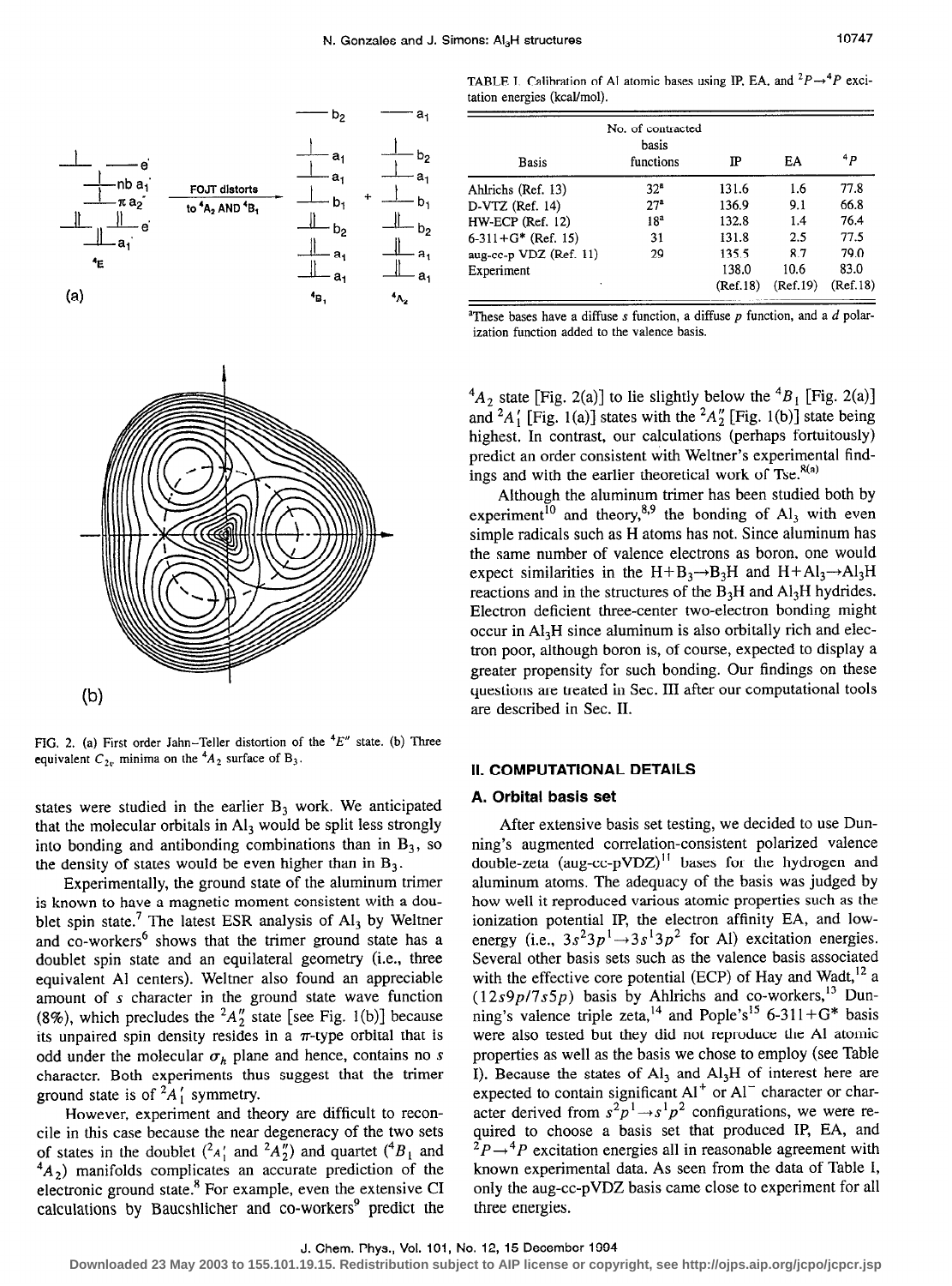# 1. CAS MCSCF level geometry optimization

In forming a set of electronic configurations to use in examining the myriad of low-energy valence states in  $Al<sub>3</sub>$ , we specify a set of orbitals that are doubly occupied in all configuration state functions (CSFs) as well as a set of valence orbitals among which the specified valence electrons are distributed. If the valence electrons are distributed in all possible ways consistent with the overall spin and spatial symmetry of the state of interest, one forms the set of complete active space (CAS) CSFs. The amplitudes of the CSFs and the expansion coefficients of the MOs are determined by the multi-configurational-self-consistent-field (MCSCF) approach. This process is especially useful when several states of similar energy are anticipated and when several different arrangements of the molecular framework are to be studied, as in the present study where two nearly degenerate states of  $Al<sub>3</sub>$ , multiple  $Al<sub>3</sub>H$  structures, and several transition states connecting these structures are analyzed.

The choice of active valence orbitals for use in constructing our CSFs was guided by the following requirements:

(a) The CSF space must be flexible enough to properly describe at least the nondynamical correlation effects on the two lowest states (i.e., the  ${}^2A_1'$  and  ${}^2A_2''$  radical states) of the aluminum trimer because it is to these states that the states of AI,H correlate at large interfragment distances.

(b) The CAS wave function should be capable of dissociating properly into the aluminum trimer and a hydrogen atom.

(c) The active orbitals should include those derived from the H 1s and Al 3s and  $3p$  atomic orbitals.

These conditions force one to include the three Al-Al  $\sigma$ -bonding orbitals, the delocalized Al bonding  $\pi$  orbital, the three nonbonding Al based  $n$  orbitals, and the other five linear combinations of the aluminum  $3s$  and  $3p$  atomic orbitals for correlation as well as the Is orbital of the H atom. The 1s, 2s, and  $2p$  atomic orbitals of the aluminum atoms are core orbitals that are doubly occupied in all CSFs. We include all 10 valence electrons in our MCSCF wave function. For  $Al<sub>3</sub>H$ , the resulting CAS space involving thirteen active orbitals with their ten active electrons gave rise to 429 000 total CSFs of  ${}^{1}A_{1}$  symmetry. This number of CSFs was prohibitive for us to use in exhaustively searching the sixdimensional geometry space. To reduce the number of CSFs beyond those contained in the full CAS space, we first examined the closed-shell SCF function which places the ten valence electrons in the lowest five valence MOs and then we created single, double, triple, and quadruple excitations from the valence MOs of this reference function into the other eight valence orbitals. This process generated the 42 301 CSFs that we used in subsequent geometry optimization steps.

For the Al<sub>3</sub>H  $C_{3v}$  structure, the MCSCF wave function was severely symmetry broken (for example, there were no pairs of degenerate molecular orbitals) which leads to unreliable geometrical displacements in the optimization. We were unable to repair or find a suitable MCSCF wave func-

**B. Choice of electronic configurations** TABLE II. Correlated energies (a.u.) for the lowest doublet and quartet states of Al<sub>3</sub> at the respective MCSCF optimized geometries listed below.

|                | $2_A$        | $A_2''$      | $A_2$        | ${}^4B_1$    |
|----------------|--------------|--------------|--------------|--------------|
|                |              |              |              |              |
| <b>MCSCF</b>   | $-725.78781$ | $-725.77919$ | $-725.77645$ | $-725.77707$ |
| CCSD(T)        | $-725.88643$ | $-725.88169$ | $-725.88074$ | $-725.87951$ |
| PMP4           | $-725.88386$ | $-725.87766$ | $-725.87869$ | $-725.87763$ |
| OCISD(T)       | $-725.88770$ | $-725.88220$ | $-725.88113$ | $-725.87985$ |
| $R(\AA)$       | 2.57         | 2.66         | 2.65         | 2.78         |
| $\theta$ (deg) | 60.0         | 60.0         | 66.4         | 61.9         |

tion; therefore, we optimized all of the Al<sub>3</sub>H minima at the QCISD(T) level of theory in order to predict the lowest energy  $Al<sub>3</sub>H$  structure, thus avoiding comparing energies at different levels of theory.

# 2. Higher level correlation energies

We used the general atomic and molecular electronic structure system (GAMESS)<sup>16</sup> computer program developed by M. Schmidt et al. to search the potential energy surfaces for minima and transition states at the MCSCF level of theory described above. Upon identifying such stationary points on the ground state surface, we then used the GAUSS-IAN  $92^{17}$  suite of programs to calculate the QCISD(T), CCSD(T), and MP4 energies at these MCSCF stationary points to better quantify the various structure's relative energies. Unless otherwise specified, our final energy differences (i.e., dissociation energies and relative energies of stable isomers or transition states) are obtained from our QCISD(T) data, which we view as being our most accurate data.

# III. FINDINGS

#### A.  $Al<sub>3</sub>$  energies and stable geometries

To achieve a feel for the accuracy of our calculations, we first optimized the geometries of the four lowest states  $({}^2A'_1, {}^2A''_2, {}^4A_2, {}^4B_1)$  of the aluminum trimer at the MCSCF level and then calculated the relative energies of these four states at the several higher levels of theory discussed above. Our total energies and optimized geometries are shown in Table  $II.^{20}$ 

At our highest levels of theory, the  $\sigma$ -radical  $^2A'_1$  state is predicted to lie lowest and the  ${}^{4}B_1$  state to lie highest. However, the energy gap between these two states at the QCISD(T) level is only 5 kcal/mol. The relative energies of the two remaining low-lying states, the  $\pi$ -radical  $^{2}A_{2}''$  and the  ${}^{4}A_2$  states, vary depending on which correlation method one uses. The QCISD(T) and CCSD(T) methods predict the  $A''_2$  state to lie slightly below the  ${}^4A_2$  state; while the spinprojected MP4 results give the opposite ordering.

Based on the series of calculations whose results are presented here and Weltners experimental findings, we feel reasonably confident in concluding that the  $\sigma$ -radical  ${}^2A'$ state is the ground state of Al<sub>3</sub> and that the  ${}^{4}B_1$  state is the third excited state. The relative ordering of the  $\pi$ -radical  ${}^2A_2''$  and  ${}^4A_2$  states, both of which lie ca. 4 kcal/mol above the  ${}^2A_1$  state, is uncertain.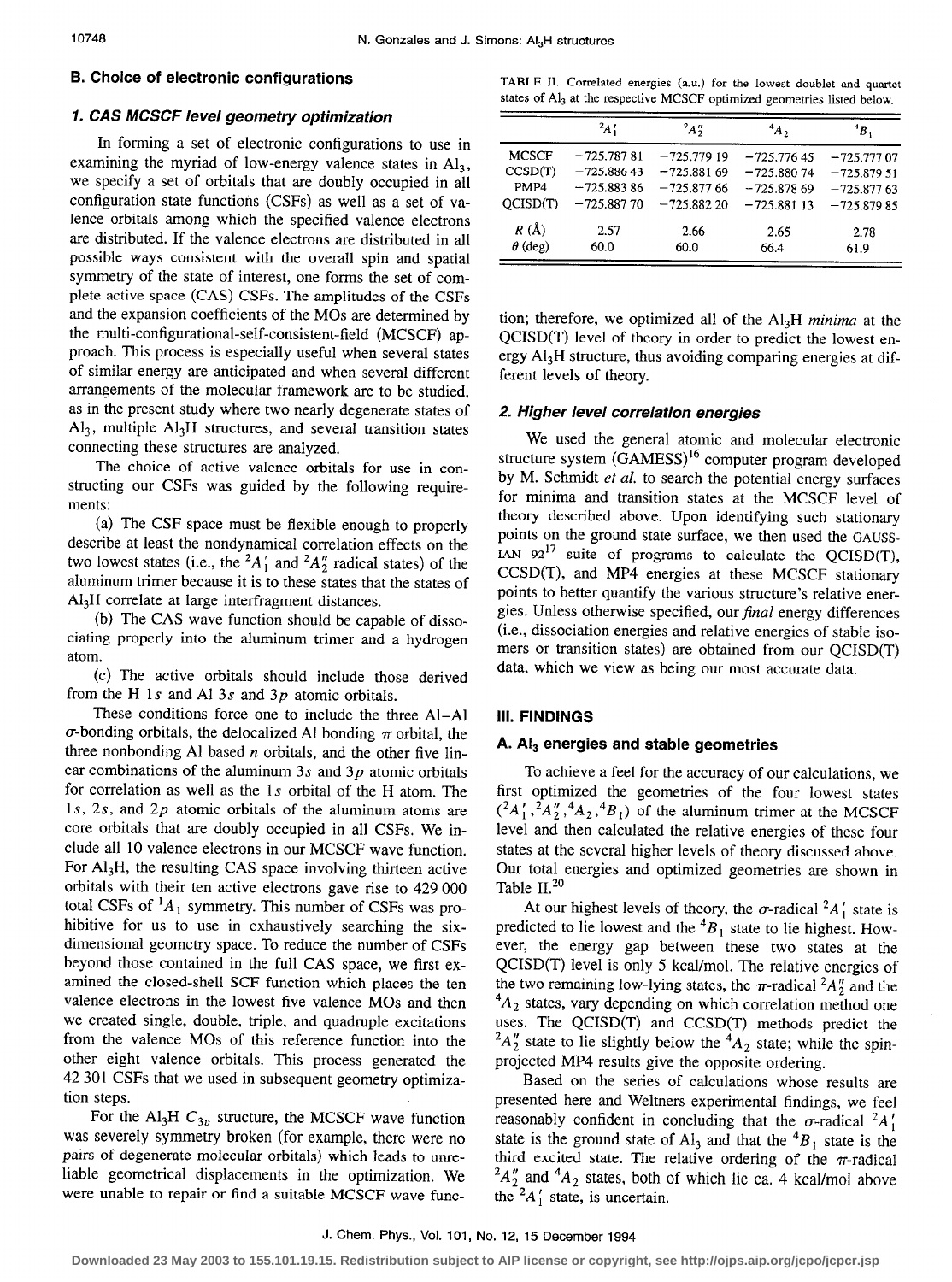

FIG. 3. (a)  $\sigma$ -bonded Al<sub>3</sub>H structure.  $\mu$ =0.22 Debyes with Al<sub>3</sub><sup>+H+</sup> character. (b)  $\pi$ -bonded Al<sub>3</sub>H structure.  $\mu$ =1.38 Debyes with Al<sub>3</sub><sup>+H-</sup> character. (c) Bridge-bonded Al<sub>3</sub>H structure.  $\mu$ =1.27 Debyes with Al<sub>3</sub><sup>-H+</sup> character. (d) False minimum Al<sub>3</sub>H structure.

# B. Al<sub>3</sub>H stable geometries 2.  $C_{3v}$  structure

## 1.  $C_{2v}$  structure

We found three low-energy minima on the ground state singlet Al<sub>3</sub>H potential energy hypersurface using the MCSCF wave function detailed earlier. The first, shown in Fig. 3(a) involves a single  $\sigma$ -bond between the H atom and one of the Al atoms, and can be viewed as arising from simple coupling between the  $\sigma$ -radical  ${}^2A'_1$  state of Al<sub>3</sub> and an H atom. The geometrical parameters and local harmonic vibrational frequencies of this structure are also shown in Fig. 3(a) and Table III. respectively, as are the zero-point energies (ZPE). The dipole moment of this structure is 0.22 Debyes, with the positive end of the dipole directed toward the H atom (i.e., it has  $Al_3^-H^+$  character). In Table IV, the energy of this and other minima and transition states are given at the MCSCF and higher levels of correlation.

The Al-H bond strength of this species [i.e.,  $D_e$  to form  ${}^{2}A'_{1}$  Al<sub>3</sub> and H ( ${}^{2}S$ )] obtained from the QCISD(T) level of theory is 65 kcal/mol, which is comparable to Herzberg's<sup>21</sup> dissociation energy for diatomic AlH  $(D_0^0<3.06 \text{ eV}=70.56$ kcal/mol). Throughout this paper, all energy differences reported refer to nonzero-point corrected electronic energies, unless otherwise noted.

A second low-energy singlet structure (of  ${}^{1}A_{1}$  symmetry in the  $C_{3v}$  point group) was found at the MP2 level to have the geometry and vibrational frequencies detailed in Fig. 3(b) and Table III. This structure can be obtained via radical coupling of the Al<sub>3</sub>  $\pi$ -type <sup>2</sup>A<sup>n</sup><sub>2</sub> state with a <sup>2</sup>S hydrogen atom. This structure is predicted at the QCISD(T) level to have an

TABLE III. Local harmonic vibrational frequencies (cm-') for AI,H structures.

| $\sigma$ -bonded <sup>a</sup> | $\pi$ -bonded <sup>b</sup> | $C_{2v}$ -bridge<br>bonded <sup>a</sup> |
|-------------------------------|----------------------------|-----------------------------------------|
| 269                           | 195 E                      | 159                                     |
| 316                           | 195 E                      | 188                                     |
| 367                           | $332A_1$                   | 240                                     |
| 388                           | 955 E                      | 342                                     |
| 438                           | 955 $E$                    | 780                                     |
| 1761                          | $1041A_1$                  | 1151                                    |
| $ZPE = 5.06$                  | $ZPE = 5.25$               | $ZPE = 4.09$                            |
| kcal/mol                      | kcal/mol                   | kcal/mol                                |

<sup>a</sup>MCSCF frequencies. <sup>b</sup>MP2 frequencies.

#### J. Chem. Phys., Vol. 101, No. 12, 15 December 1994

**Downloaded 23 May 2003 to 155.101.19.15. Redistribution subject to AIP license or copyright, see http://ojps.aip.org/jcpo/jcpcr.jsp**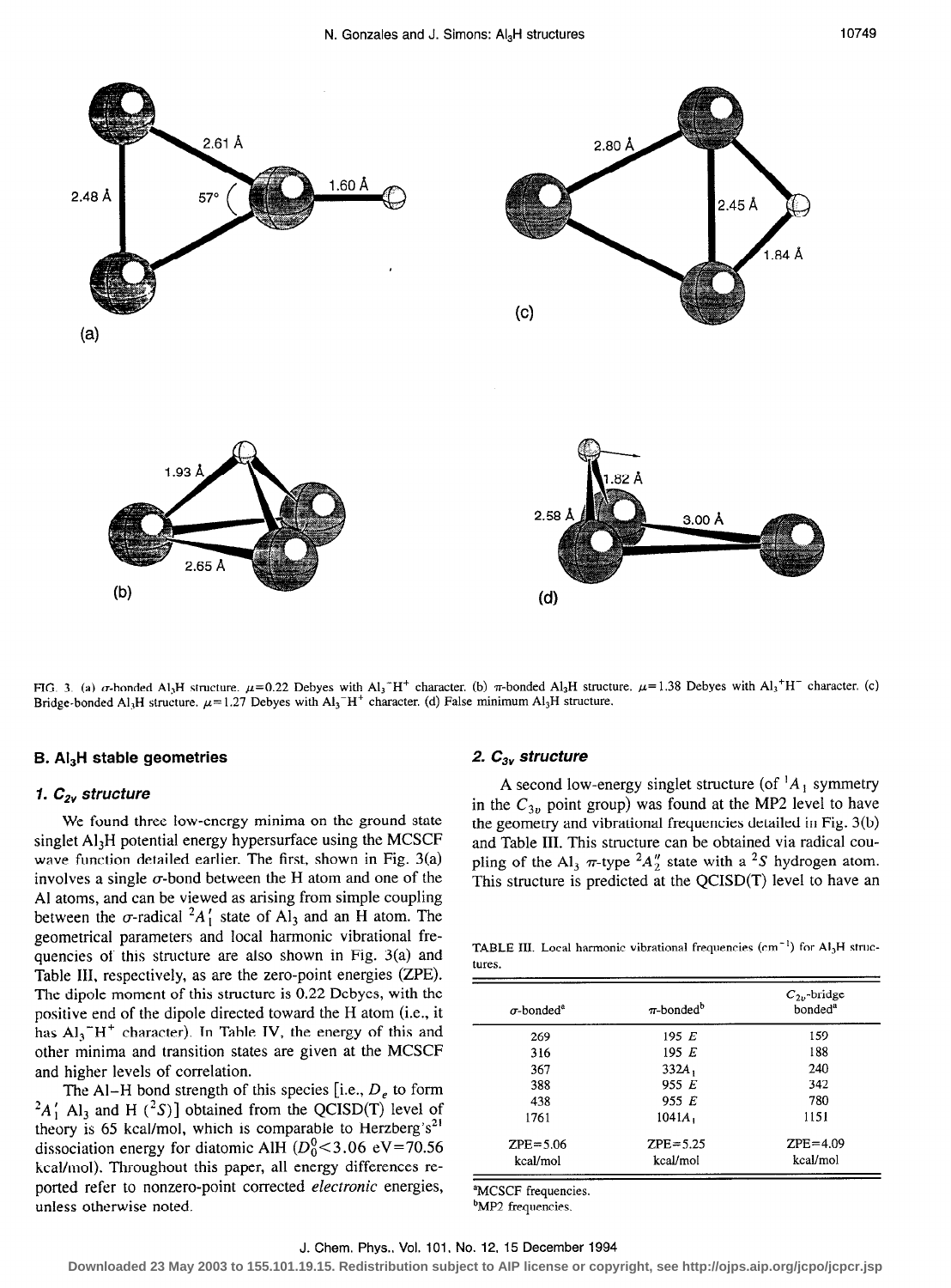TABLE IV. Total energies for  $Al<sub>3</sub>H$  structures using various methods. Energies are in a.u.

|              | $C_{3n}$<br>$\pi$ -bonded | $C_{2n}$<br>$\sigma$ -bonded                                      | Planar:<br>bridge-<br>bonded | $C_{3v}$ – $C_{2v}$<br>TS | $C_{3v} - C_{3v}$<br><b>TS</b> |
|--------------|---------------------------|-------------------------------------------------------------------|------------------------------|---------------------------|--------------------------------|
| <b>MCSCF</b> | See text                  | $-726.38359$                                                      | $-726.34838$                 | $-726.353335$             | $-726.35159$                   |
| MP2          | $-726.43943$              | $-726.44675$                                                      | $-726.41379$                 | $-726.40826$              | $-726.414.85$                  |
| MP3          | $-726.46995$              | $-726.47161$                                                      | $-726.44574$                 | $-726.44350$              | $-726.44627$                   |
| MP4          | $-726.48773$              | $-726.49012$                                                      | $-726.46422$                 | $-726.46024$              | $-726.46698$                   |
| CCSD(T)      | $-726.490.81$             | $-726.49068$                                                      | $-726.46621$                 | $-726.46625$              | $-726.468$ 13                  |
| OCISD(T)     | $-726.49131$              | $-726.49123$                                                      | $-726.46681$                 | $-726.46685$              | $-726.46884$                   |
|              |                           | Al <sub>3</sub> H false minimum QCISD(T) energy $= -726.47701856$ | Hydrogen atom $E = -0.49933$ |                           |                                |

electronic energy only 0.05 kcal/mol below the  $C_{2v}$ a-bonded structure mentioned above, as a result of which we conclude that the actual lowest energy  $Al<sub>3</sub>H$  structure cannot be reliably predicted at the level of theory performed here. This  $C_{3v}$  structure has a dipole moment of 1.38 Debye, displaying significant  $Al_3^+H^-$  character, opposite that of the  $C_{2v}$  structure.

#### 3. Planar structure

The third low-energy structure found in our MCSCF calculations for Al<sub>3</sub>H is of <sup>1</sup>A<sub>1</sub> symmetry in the  $C_{2v}$  point group and has the planar geometry and vibrational frequencies detailed in Fig. 3(c) and Table III. This bridge-bonded structure has three low frequency vibrations, lies only 15 kcal/mol above the  $\sigma$ -bonded  $C_{2n}$  structure at the QCISD(T) level of theory, and has a dipole moment of 1.27 Debyes with the positive end of the dipole directed towards the H atom.

## 4. A false minimum

Another  $Al<sub>3</sub>H$  structure that merits mention is the threecenter bridge-bonded structure shown in Fig. 3(d) which lies 9 kcal/mol above the  $C_{2n}$   $\sigma$ -bonded structure. The SCF-level vibrational analysis showed this to be a local minimum at the geometry shown. However, when MP2 and MCSCF calculations were performed, negative curvature along the  $a'$  mode shown in Fig. 3(d) was obtained, and further geometry optimization produced the above mentioned  $C_{3v}$   $\pi$ -bonded structure.

This dramatic change in surface curvature is due to second order Jahn-Teller (SOJT) effects. At the SCF level, the lowest excited state capable of coupling to the singlet ground state to produce negative curvature along a direction connecting this bridge-bonded structure and the  $C_{3v}$  structure is 120 kcal/mol above the ground state. However, at the CI level, this state drops to only 18 kcal/mol above the ground state; as a result SOJT instability occurs.

#### C. Interconversions among stable geometries of Al<sub>3</sub>H

Transition states (TSs) connecting the most stable geometries described above were also located and are characterized by their geometries, energies, and local harmonic imaginary vibrational frequencies detailed in Fig. 4 and Table V.

The reaction path connecting the  $\pi$ -bonded  $C_{3v}$  structure to the  $\sigma$ -bonded  $C_{2v}$  structure is pictured in Fig. 4(a) with the geometries and other characteristics for the corresponding  $C_s$  symmetry TS. This TS lies 15 kcal/mol above the  $\sigma$ -bonded structure at the QCISD(T) level of theory, and the imaginary frequency is  $365 \text{ cm}^{-1}$ . The height of this barrier and the width characterized by the small imaginary frequency make tunneling between the  $C_{2v}$  and  $C_{3v}$  structures very improbable.

In Fig. 4(b) we describe the reaction path connecting pairs of equivalent  $\pi$ -bonded  $C_{3v}$  structures passing through a TS having  $C_{2n}$  symmetry. Along this path, which has a barrier of 14 kcal/mol at the QCISD(T) level of theory, the H atom moves from one side of the plane formed by the three Al atoms to the other, preserving one  $\sigma_{v}$  symmetry plane throughout. Again the barrier and small imaginary frequency  $(393 \text{ cm}^{-1})$  preclude significant tunneling.

#### D. Possible  $D_{3h}$  structure for AI<sub>3</sub>H

We also examined the possibility that a  $D_{3h}$  structure with the H atom at the center of an equilateral  $Al<sub>3</sub>$  moiety could be either geometrically stable or a first-order transition state. However, we found that the lowest electronic state for such a constrained structure possessed distortions with negative curvatures of  $E$  and  $A_1$  symmetries. Hence, we predict that no such  $D_{3h}$  Al<sub>3</sub>H minimum or transition state structure is possible.

TABLE V. Local MCSCF harmonic vibrational frequencies  $(cm<sup>-1</sup>)$  for  $Al<sub>3</sub>H$ transition state structures.

| $C_{3v} - C_{3v}$ | $C_{3v} - C_{2v}$ |  |
|-------------------|-------------------|--|
| 393i              | 365i              |  |
| 186               | 161               |  |
| 251               | 186               |  |
| 254               | 257               |  |
| 965               | 302               |  |
| 1489              | 1555              |  |
| $ZPE = 4.47$      | $ZPE = 3.52$      |  |
| kcal/mol          | kcal/mol          |  |

J. Chem. Phys., Vol. 101, No. 12, 15 December 1994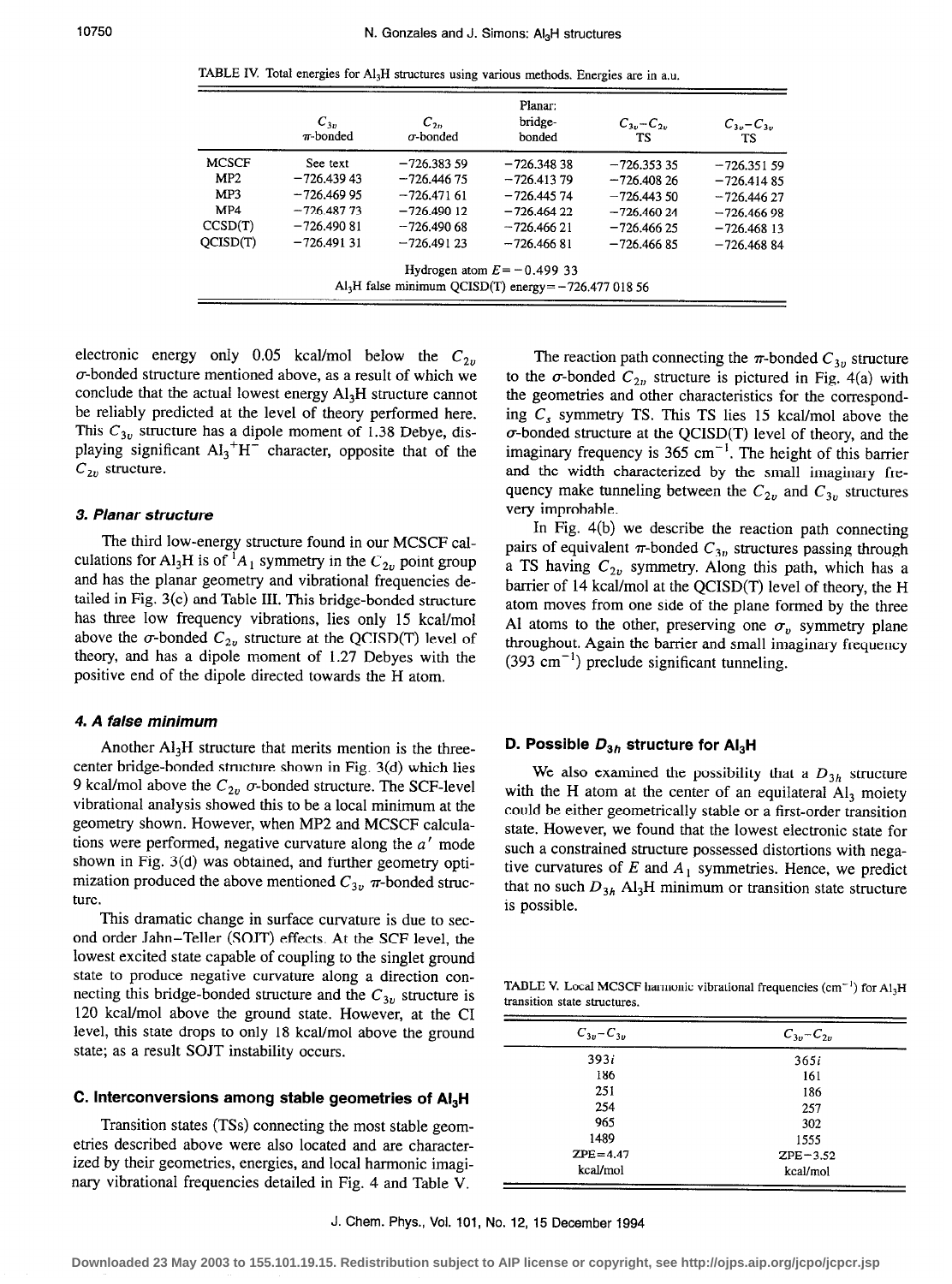

FIG. 4. (a) Al<sub>3</sub>H  $C_{3v}$  to  $C_{2v}$  reaction path. (b) Al<sub>3</sub>H  $C_{3v}$  to  $C_{3v}$  reaction path.

#### E. Other transition states

Although we were able to identify TSs connecting  $C_{3v}$ to  $C_{2v}$  and  $C_{3v}$  to  $C_{3v}$  structures (all on the ground state surface), we were unable to find (i) any transition state connecting to the planer structure or (ii) a TS connecting  $C_{2v}$  to  $C_{2n}$ 

#### IV. SUMMARY

We located three local minima and two first-order transition states on the  $Al<sub>3</sub>H$  potential energy surface. We found that two of the Al<sub>3</sub>H minima are very close in energy ( $\Delta E$ = 0.05 kcal/mol) with the third lying 15 kcal/mol above the others. One of the two transition states connects a  $C_{2v}$  minimum to a  $C_{3v}$  minimum with a barrier of 15 kcal/mol, and the other TS connects equivalent  $C_{3v}$  minima with a barrier of 14 kcal/mol. We also calculated and compared the four lowest electronic states of Al<sub>3</sub> (i.e., the  ${}^2A_1'$ ,  ${}^2A_2''$ ,  ${}^4A_2$ , and  ${}^4B_1$  states). We predict the  ${}^2A_1$  state, with the valence orbital occupancy of  $(a'_1)'(e')^*(a_2'')^2(a_1')^1$ , to be the ground state. The  ${}^{4}B_1$  state is the highest in energy of those studied because it is a first order saddle point on the upper surface of the double cone. The ordering of the intermediate  ${}^2A_2''$  and  $^{4}A_{2}$  states is still uncertain.

## ACKNOWLEDGMENT

This work was supported by the Office of Naval Research and The National Science Foundation, Grant No. CHE-9116286.

- $(1)(a)$  J. Koutecky and P. Fantucci, Chem. Rev. 86, 539 (1986); (b) M. Morse, ibid. 86, 1049 (1986); (c) M. Mandich, W. Reent, and V. Bondybey, in Atomic and Molecular Clusters, edited by E. Bernstein (Elsevier Science, Amsterdam, 1990); (d) A. Castleman and R. Keesee, Chem. Rev. 86, 589 (1986); (e) T. Upton, Phys. Rev. Lett. 56, 2186 (1986); (f) T. Upton, D. Cox, and A. Kaldor, Physics and Chemistry of Small Clusters, NATO ASI SERIES, (Plenum, New York, 1987), Vol. 158; (g) A. Boldyrev and P. von R. Schleyer, J. Am. Chem. Soc. 113, 9045 (1991).
- $2^{2}$ (a) B. Rao, Phys. Rev. B 32, 2058 (1985); (b) D. Davies and D. Del Conde, Faraday Discuss. Chem. Soc. 55, 369 (1973); (c) Chem. Phys. 12, 45 (1976); (d) R. Whiteside, R. Krishan, J. Pople, M. Krogh-Jesperson, P. von R. Schleyer, and G. Wenke, J. Comp. Chem. 1, 307 (1980); (e) R. Brewington, C. Bender, and H. Schaefer III, J. Chem. Phys. 64, 905 (1976); (f) G. Pacchioni and J. Koutecky, ibid. 77, 5850 (1982); (g) J. Daudey, 0. Novaro, W. Kolos, and M. Berrondo, ibid. 71, 4297 (1979); (h) J. Gole, R. Childs, D. Dixon, and R. Eades, ibid. 72, 6369 (1980); (i) A. Companion, D. Steible, and A. Starshak, ibid. 49, 3637 (1968); (j) J. Flad, H. Stoll, and H. Preuss, ibid. 71, 3042 (1979).
- $^{3}$ (a) H. Jahn and E. Teller, Proc. R. Soc. London, Ser. A, 161, 220 (1937); (b) R. Englman, The Jahn Teller Effect in Molecules and Crystals (Wiley-Interscience, New York, 1972); (c) I. Bersuker, The Jahn-Teller Effects and Vibronic Interactions in Modem Chemistry (Plenum, New York, 1984); (d) Ph. Dugourd, J. Chevaleyre, J. Perrot, and M. Broyer, J. Chem.